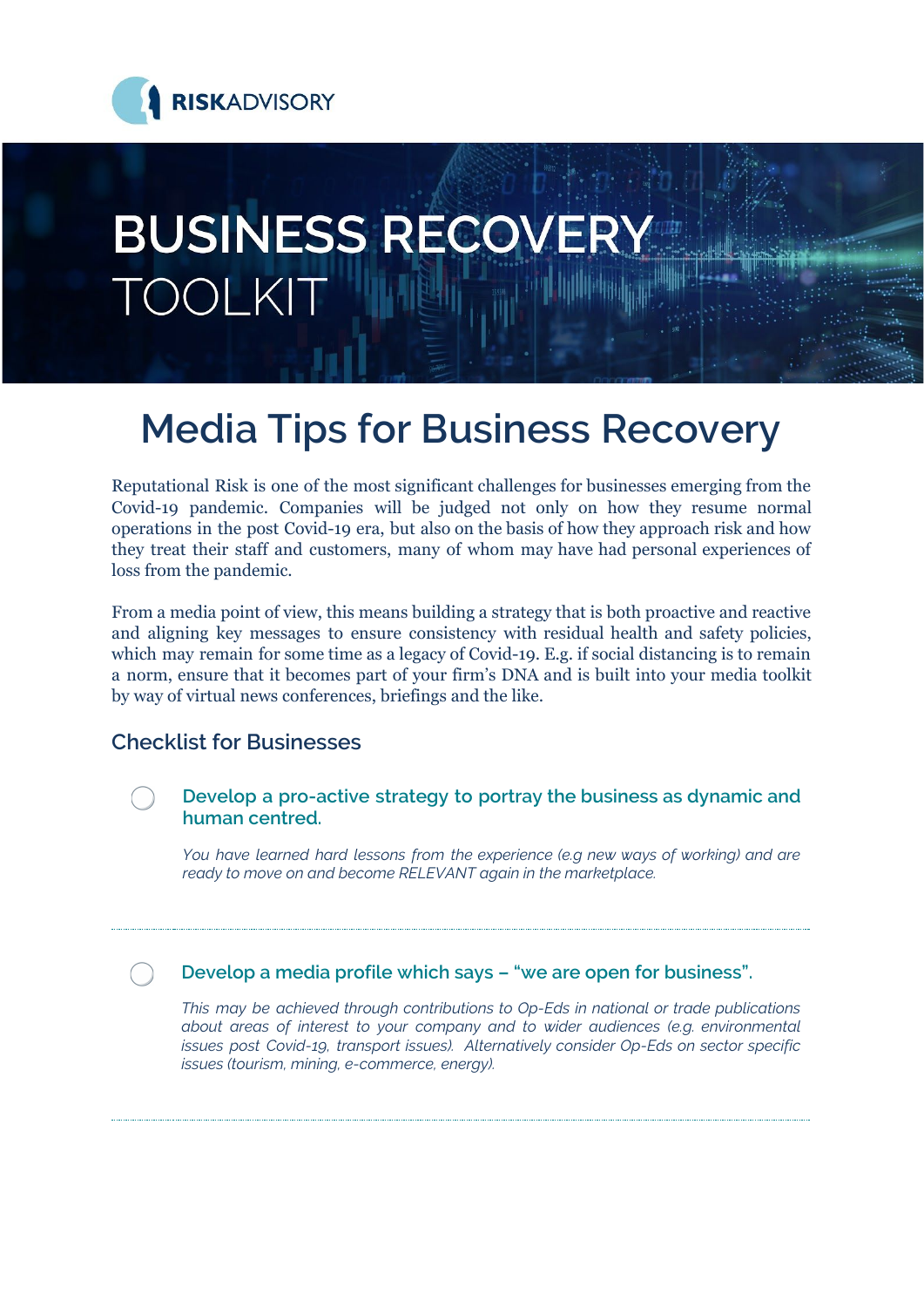

#### **The company's profile post Covid-19 can be further enhanced through areas such as:**

- Interactions with traditional news media (radio, TV, online news platforms)
- Social media engagement
- Networking events e.g. through business associations or reviving old networks of journalists
- Develop a public profile by identifying key ambassadors for the business to lead on this public engagement who are empathetic and able to articulate the company's position in an engaging way for news media
- Consider a fresh corporate video to highlight the values and relevance of the business in a post Covid-19 era
- Consider the hosting/sponsorship of virtual business breakfasts, to brief potential clients on the impact of Covid-19 more broadly on global business (possible themes – the car industry, the future of e-commerce post Covid-19, digital futures etc)

#### **Plan a reactive strategy to anticipate the risk of further outbreaks of Covid-19.**

*Consider how you would manage internal communications among staff in the event of an outbreak occurring at your business or among your suppliers? How would you manage external communications – e.g. news conferences? How would you manage international communications with overseas – e.g. news conferences?*

#### **Anticipate hostile media coverage of business challenges including retrenchments, plant closures.**

*Ensure there is a capability among senior executives to deal with hostile interviews.*

#### **Avoid becoming embroiled in public debate on the merits or otherwise of the UK's heath strategy vis a vis Covid-19.**

*Instead use invitations for interviews with traditional media to convey what has been learnt about this experience, deliver messages of corporate resilience and shared values.*